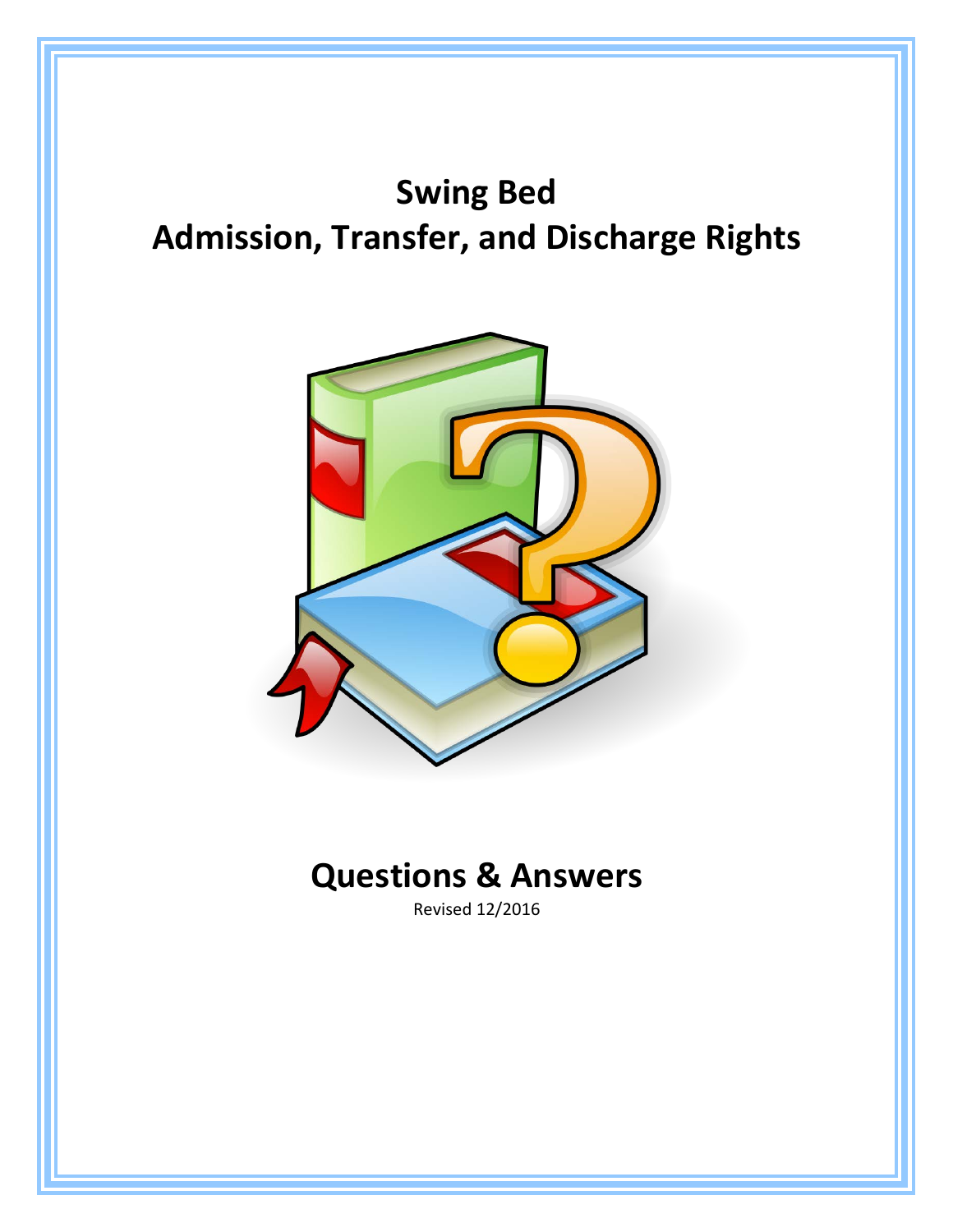The NDLTCA requested that answers to commonly asked questions regarding the Requirements for Transfer and Discharge be provided to all facilities in writing.

This information was compiled in 1994 by: Jo Hildebrant, State Ombudsman, ND Department of Human Services, Division of Aging Services Joan Coleman, ND Department of Health, Division of Health Facilities

Reviewed/Revised in 1998 by: Joan Coleman, ND Department of Health Facilities, Division of Health Facilities Helen Funk, State Ombudsman, ND Department of Human Services, Division of Aging Services Lloyd Suhr, ND Department of Human Services, Legal Advisory Unit

> Reviewed/Revised in 2010 and 2013 by: Joan Ehrhardt, State Ombudsman, Division of Aging Services Joan Coleman, ND Department of Health, Division of Health Facilities

Reviewed/Revised August 14, 2014 by: Joan Ehrhardt, State Ombudsman, ND Department of Human Services Lucille Rostad, Manager, Division of Health Facilities, ND Department of Health

Reviewed/Revised December 2016 by: Karla Backman, State Ombudsman, Division of Aging Services, ND Department of Human Services Joan Coleman, Division of Health Facilities, ND Department of Health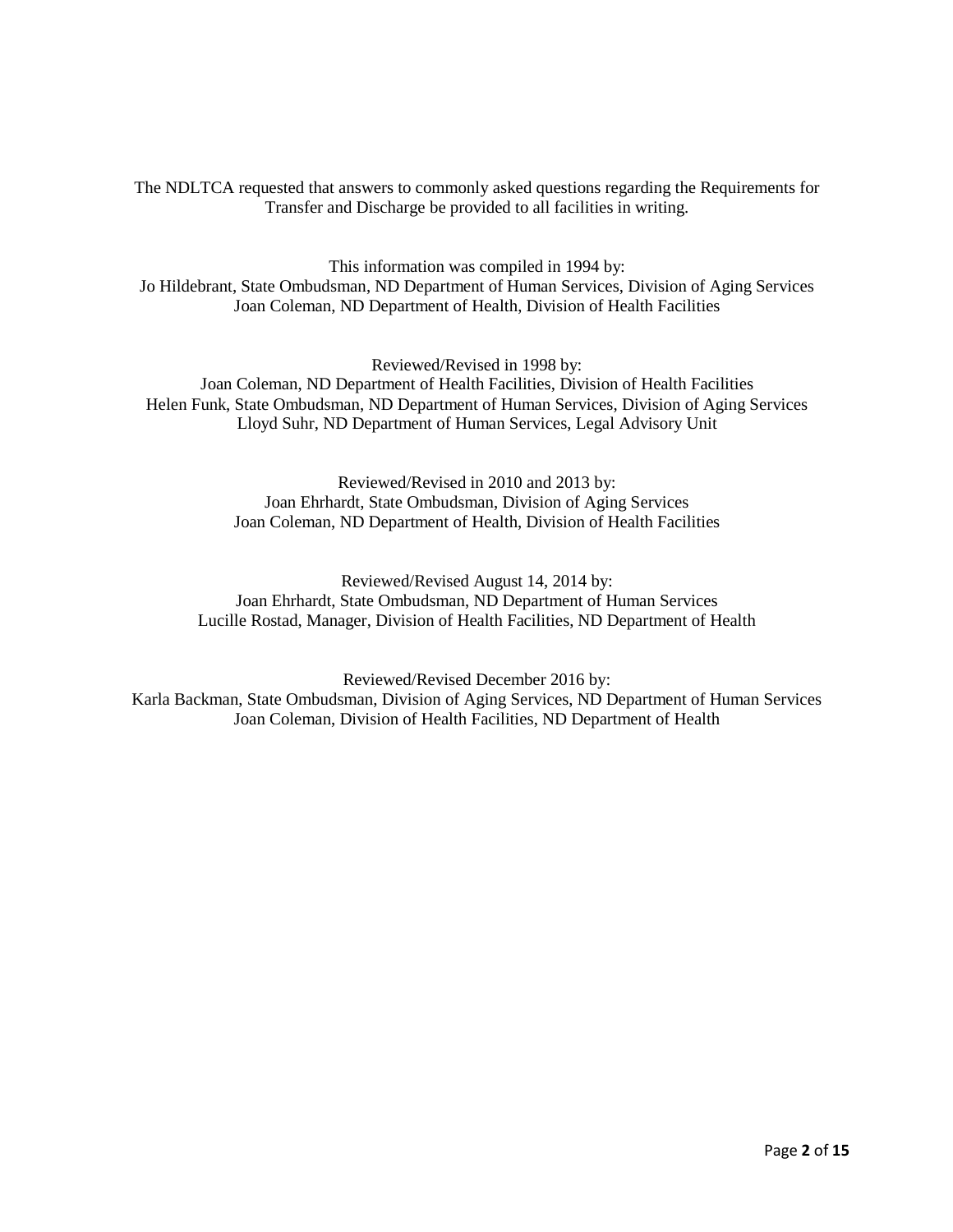#### **Disclaimer**

The information provided in this document is only intended to be a general summary, and not intended to take the place of statutes, regulations, rules, and/or other policy materials. We encourage readers to review the specific statutes, regulations, rules, and other interpretive materials for a full and accurate statement of their contents. Any future revisions/updates made by the Centers for Medicare and Medicaid Services (CMS) and/or the North Dakota Department of Human Services could result in portions of this document no longer being correct/accurate.

#### **483.5 Definitions**

(a) Facility defined. For purposes of this subpart "facility" means, a skilled nursing facility (SNF) or a nursing facility (NF) which meets the requirements of 1819 or 1919(a), (b), (c), and (d) of the Social Security Act, the Act. "Facility" may include a distinct part of an institution specified in §440.40 of this chapter, but does not include an institution for the mentally retarded or persons with related conditions described in §440.150 of this chapter. For Medicare and Medicaid purposes (including eligibility, coverage, certification, and payment), the "facility" is always the entity which participates in the program, whether that entity is comprised of all of, or a distinct part of a larger institution. For Medicare, a SNF (see §1819(a)(1)), and for Medicaid, a NF (see §1919(a)(1)) may not be an institution for mental diseases as defined in §435.1009.

42 CFR §483.12 (a)(1) states, transfer and discharge includes movement of a resident to a bed outside of the certified facility whether that bed is in the same physical plant or not. Transfer and discharge does not refer to movement of a resident to a bed within the same certified facility.

# **\*50-10.2-01. Definitions.**

"Department" means the department of human services.

"Facility" means a skilled nursing care facility, basic care facility, assisted living facility, or swingbed hospital approved to furnish long-term care services.

# **§485.620(a)** Standard: **Number of Beds for Critical Access Hospitals**

Except as permitted for Critical Access Hospitals (CAH) having distinct part units under §485.647, the CAH maintains no more than 25 inpatient beds. Inpatient beds may be used for either inpatient or swing-bed services.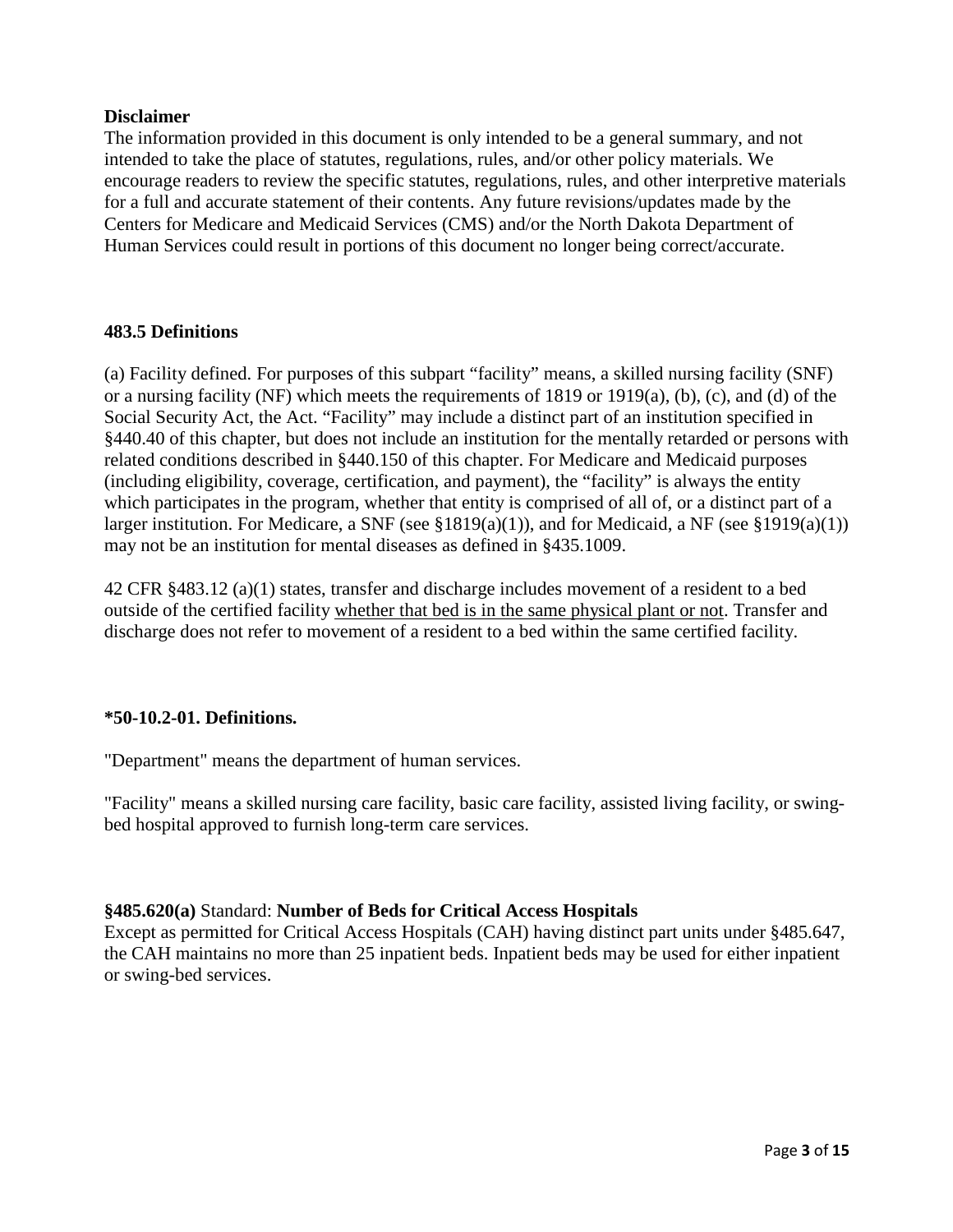Do swing bed units with fewer than 100 hospital beds, excluding beds for newborns and beds in intensive care type inpatient units need to follow the same requirements as nursing facilities do in regard to transfer or discharge?

### **ANSWER:**

Swing bed units with fewer than 100 hospital beds must follow the requirements listed below:

1. 42 CFR §483.12 Admission, Transfer and Discharge Rights.

- 42 CFR  $$483.12\ (a)(1)$  Definition
- 42 CFR  $§$ 483.12 (a)(2) Transfer and discharge requirements
- 42 CFR  $§$ 483.12 (a)(3) Documentation
- 42 CFR  $§$ 483.12 (a)(4) Notice before transfer or discharge
- 42 CFR  $§$ 483.12 (a)(5)(i) Timing of notice
- 42 CFR  $§$ 483.12 (a)(6) Contents of the notice
- 42 CFR §483.12 (a)(7) Orientation for transfer or discharge
	- 2. Swing bed units with fewer than 100 hospital beds must meet the requirements in the \*N.D. Administrative Code, Chapter 75-01-03.

| Giving of notice.                                                                 |
|-----------------------------------------------------------------------------------|
| Explanation of right to fair hearing.                                             |
| Notice of facility's intention to transfer or discharge a resident.               |
| Facility responsibility prior to a fair hearing concerning transfer or discharge. |
|                                                                                   |

3. Swing beds units with fewer than 100 hospital beds must also meet the requirements of \*North Dakota Century Code Chapter 50.10.2.

# **2. QUESTION:**

Define a transfer and discharge.

#### **ANSWER:**

42 CFR §483.12 (a)(1) states, transfer and discharge includes movement of a resident to a bed outside of the certified facility whether that bed is in the same physical plant or not. Transfer and discharge does not refer to movement of a resident to a bed within the same certified facility.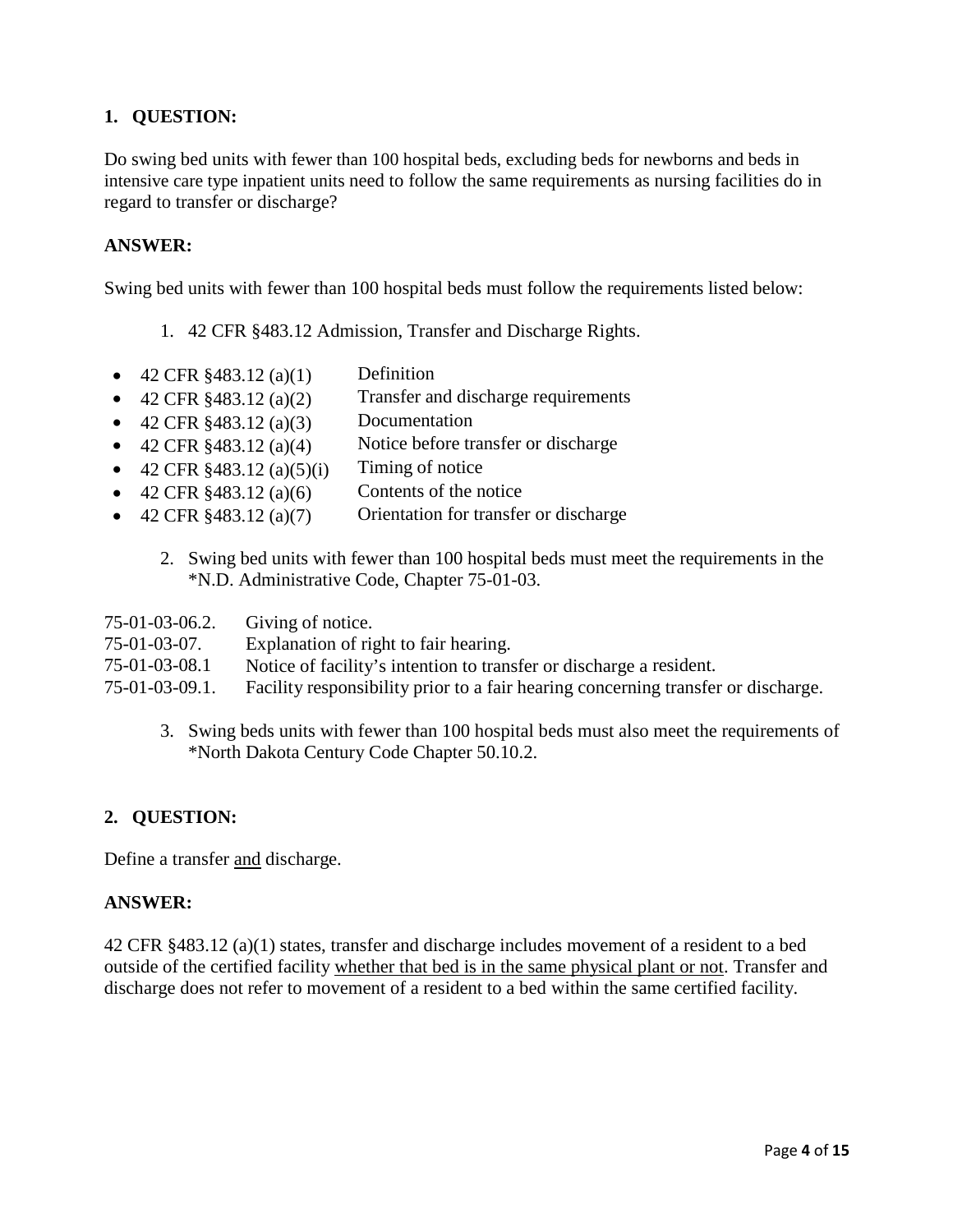Define a transfer versus a discharge.

### **ANSWER**:

\*N.D. Administrative Code 75-01-03-08.1 (1) defines discharge and transfer as:

"Discharge" means movement from a facility to non institutional setting when the discharging facility ceases to be legally responsible for the care of the resident. (Examples include but are not limited to: resident's home, adult foster care, children's home).

"Transfer" includes movement from a facility to another institutional setting when the legal responsibility for care of the resident changes from transferring facility to the receiving institutional setting. (Examples include but are not limited to: hospital, another nursing facility, swing bed unit, ICF for Individuals with Intellectual Disabilities (IID).

### **4. QUESTION:**

What does the contents of the written notice for transfer or discharge need to include?

#### **ANSWER:**

There are both federal and state requirements with respect to what must be included in the transfer or discharge written notice.

The federal requirements related to swing-beds at 42 CFR §483.12 (a)(6) specifies the contents of the notice for transfer or discharge to include:

- The reason for transfer or discharge;
- The effective date of transfer or discharge;
- The location to which the resident is transferred or discharged;
- A statement that the resident has the right to appeal the action to the State;
- The name, address, and telephone number of the State long-term care ombudsman;
- For nursing facility residents with developmental disabilities, the mailing address and telephone number of the agency responsible for the protection and advocacy of developmentally disabled individuals;
- For nursing facility residents who are mentally ill, the mailing address and telephone number of the agency responsible for the protection and advocacy of mentally ill individuals;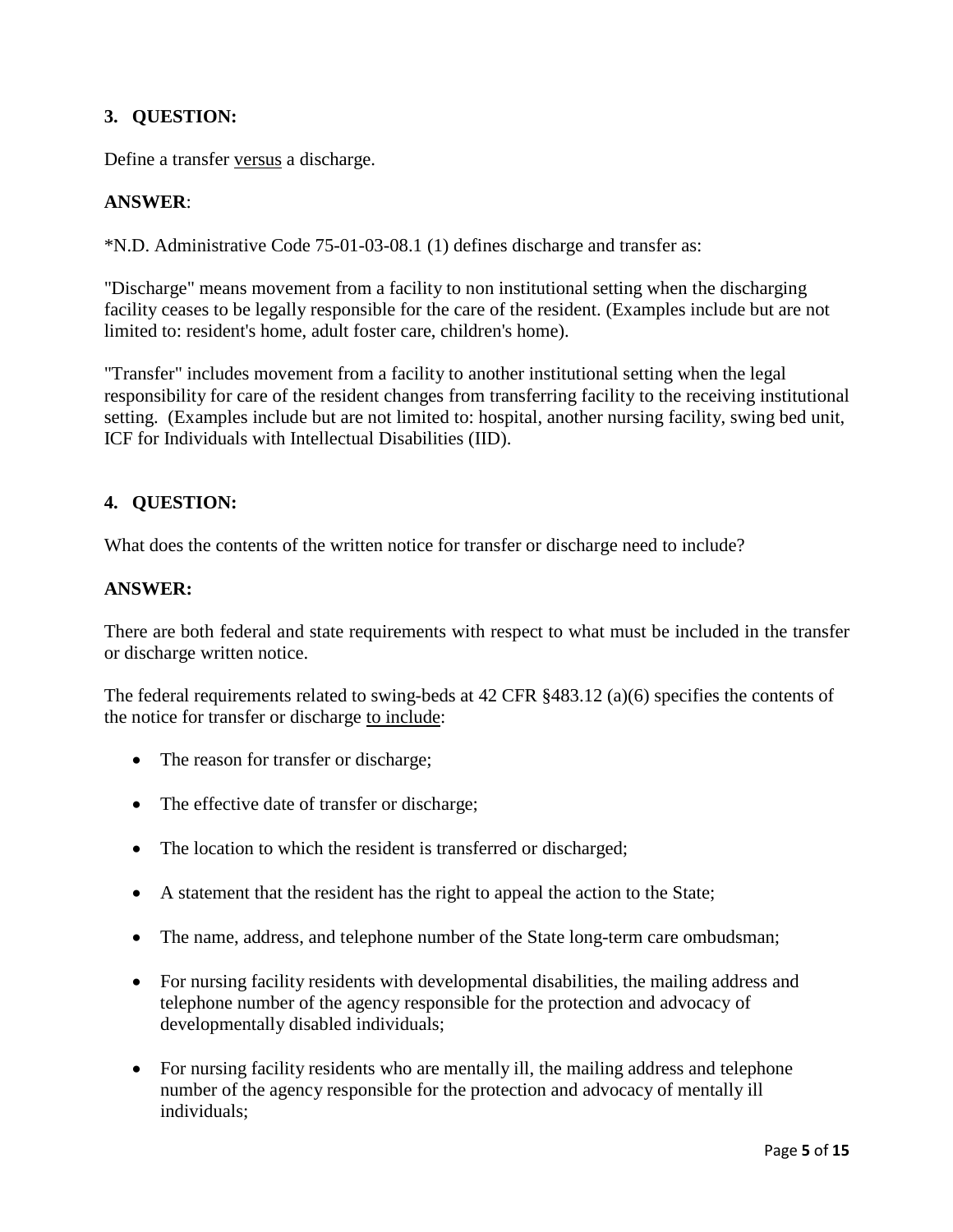\*N.D. Administrative Code, Chapter 75-01-03-08.1 requires the contents of the transfer or discharge notice for a swing-bed resident to also include:

- A statement that the facility intends to transfer or discharge the resident, as the case may be;
- If the Medicaid program is paying for some or all of the cost of services furnished to the resident by the facility, a statement that those Medicaid payments will continue until after the hearing unless:
	- 1) The sole issue at the hearing is one of state or federal law or policy and the resident is so informed in writing; or
	- 2) Some change in circumstances affects the resident's eligibility for medical benefits and the resident is so notified in writing;
- A statement that the transfer or discharge will be delayed, if a request for fair hearing is filed before the effective date of the transfer or discharge:
	- 1) In the case of a discharge for nonpayment of facility charges, at least until the hearing officer recommends a decision that the charges were due and unpaid at the time the facility issued a notice of discharge; and
	- 2) In all other cases, until the fair hearing decision is rendered; and
- A statement that the resident may represent him or herself at the hearing, or may use legal counsel, a relative, a friend, or other spokesperson.

\*NDCC 50-10.2-02 (1.)(m) states that residents in a skilled nursing care facilities, basic care facility, assisted living facility and swing-bed hospital have the right to receive at least a thirtyday written advance notice of any transfer or discharge when the resident is being discharged to another facility or the resident's own home, or when the resident is being transferred or discharged because of a change in the resident's level of care; however, advance notice of transfer or discharge may be less than thirty days if the resident has urgent medical needs that require a more immediate transfer or discharge, or a more immediate transfer or discharge is required to protect the health and safety of residents and staff within the facility.

\*PLEASE NOTE: The contents of the transfer or discharge notice should contain the contents described above with the following exception: There are no appeal rights for basic care and assisted living residents, so information related to appeals should not be included in their transfer or discharge notices.

#### 5. **QUESTION:**

A 30 day notice must be issued for a change in a resident's level of care. Can a resident be transferred to a higher level of care prior to 30 days if the resident agrees to the transfer?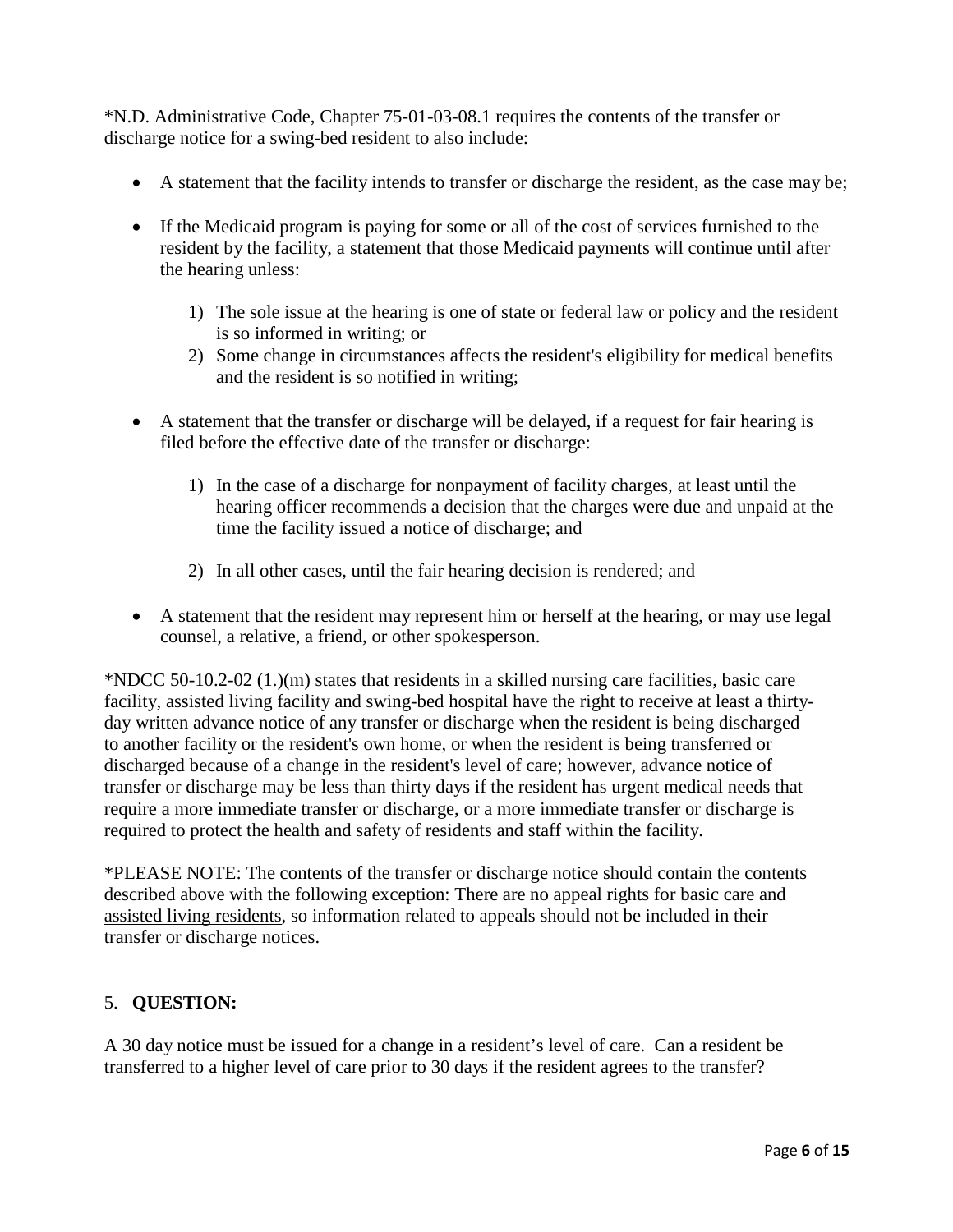# **ANSWER:**

Yes. A 30 day notice must be issued for a change in the resident's level of care. However, the resident can agree to the transfer prior to the end date of the notice.

# **6. QUESTION:**

At what point in time is the written transfer or discharge notice given?

#### **ANSWER:**

The federal requirements specific to swing-bed units are as follows:

42 CFR §483.12 (a)(5)(i) states a notice of transfer or discharge must be made by the facility at least 30 days prior to a move occurring.

42 CFR §483.12 (a)(5)(ii) states the exception to the 30 day notice is: a notice may be made as soon as practicable before transfer or discharge when:

- The safety of individuals in the facility would be endangered;
- The health of individuals in the facility would be endangered;
- The resident's health improves sufficiently to allow a more immediate transfer or discharge;
- An immediate transfer or discharge is required by the resident's urgent medical needs;
- A resident has not resided in the facility for 30 days.

The state requirements are as follows:

\*NDCC 50-10.2-01 (3) defines facility as "a skilled nursing care facility, basic care facility, assisted living facility, or swing-bed hospital approved to furnish long-term care services." The rights of residents in these health care facilities related to provision of the written transfer or discharge notes is as follows:

\*NDCC 50-10.2-02 (1.)(m) states the right to receive at least a thirty-day written advance notice of any transfer or discharge when the resident is being discharged to another facility or the resident's own home, or when the resident is being transferred or discharged because of a change in the resident's level of care; however, advance notice of transfer or discharge may be less than thirty days if the resident has urgent medical needs that require a more immediate transfer or discharge, or a more immediate transfer or discharge is required to protect the health and safety of residents and staff within the facility.

\*North Dakota Division of Health Facilities finds it acceptable if, for example a resident is transferred on an emergent basis for medical reasons, or incompatibility which affects a resident's welfare or that of another on Saturday early a.m. but the transfer notice is not given until Monday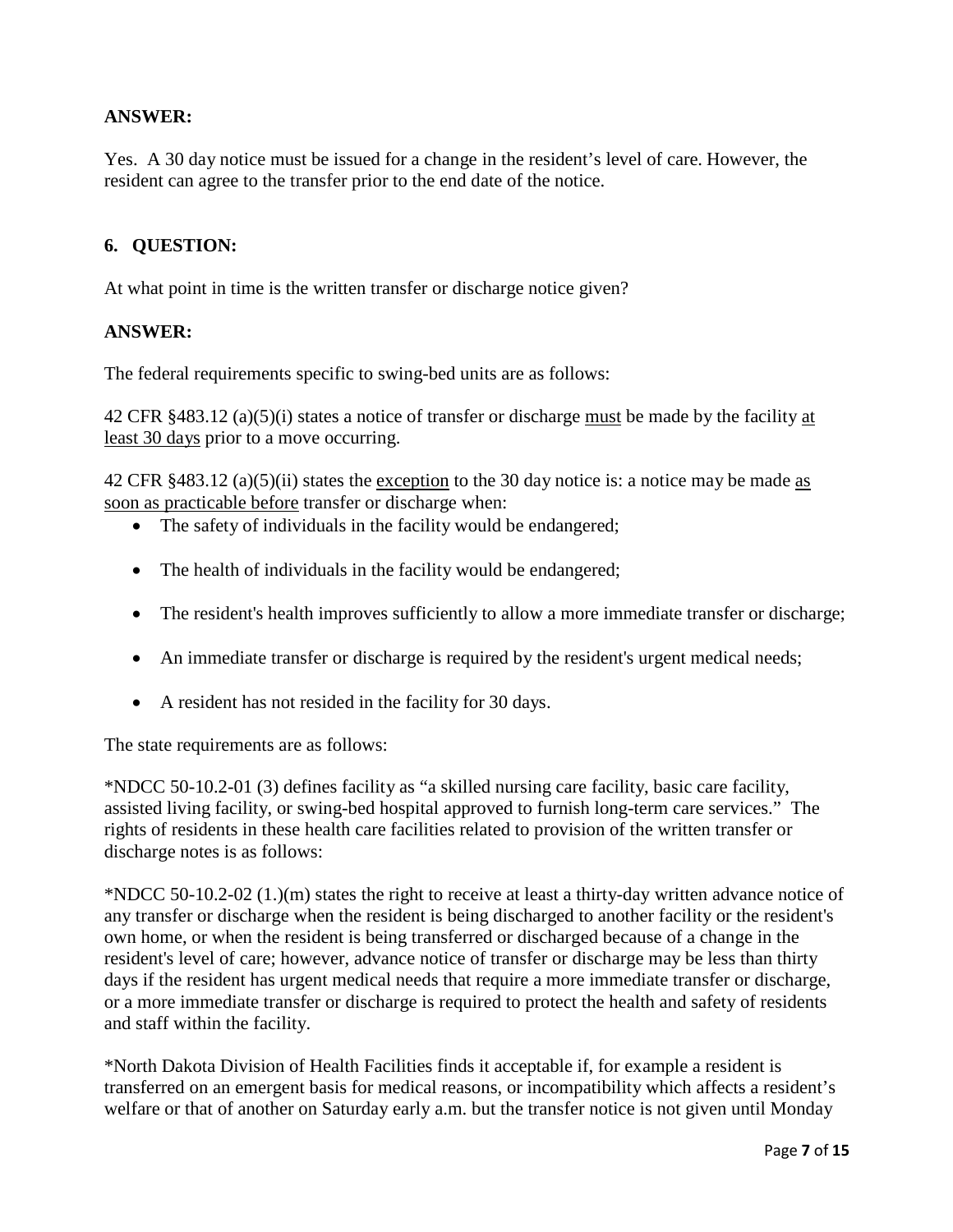morning (approximately 32-36 hours later). This will meet the requirements for provision of the written transfer notice in skilled nursing facility, basic care facility, assisted living facility, or swing-bed hospital consistent with NDCC 50-10.2-02(1)(m) discussed above.

\*There are also times when a resident is transferred to a hospital, and based on assessment, the determination is made that the resident's needs exceed the services that can be provided by the skilled nursing facility, basic care facility, assisted living facility, or swing-bed hospital on more than a temporary basis. In this instance, the facility should notify the resident/legal representative as soon as the determination is made and then issue a written discharge notice which contains the content described above.

\*This will also not affect the swing-bed hospital resident's right to appeal, as NDAC 75-01-03-08.1 (2) states, the date of issuance is the day notice is delivered or mailed to the resident.

# **7. QUESTION:**

Who has to receive the transfer notice when a resident is hospitalized?

### **ANSWER:**

The federal requirements at 42 CFR §483.12 (a)(4)(i) state, before a facility transfers or discharges a resident, the facility must notify the resident **and**, if known, a family member or legal representative of the resident of the transfer or discharge and the reasons for the move in writing and in a language and manner they understand.

\*The state requirements for skilled nursing care facilities, basic care facilities, assisted living facilities and swing-bed hospitals at NDCC 50-01.2-02 (1) identify that: The resident and member of the resident's immediate family or any existing legal guardian of the resident should be notified of the resident's rights. This would include notification of transfers and discharges.

# **8. QUESTION:**

Will a telephone call to the hospitals discharge planner constitute a discharge or transfer notice?

#### **ANSWER:**

No. 42 CFR §483.12 (a)(4)(i) states the notification must be in writing and in a language and manner the appropriate parties understand. Therefore a telephone call does not constitute an acceptable transfer or discharge notice.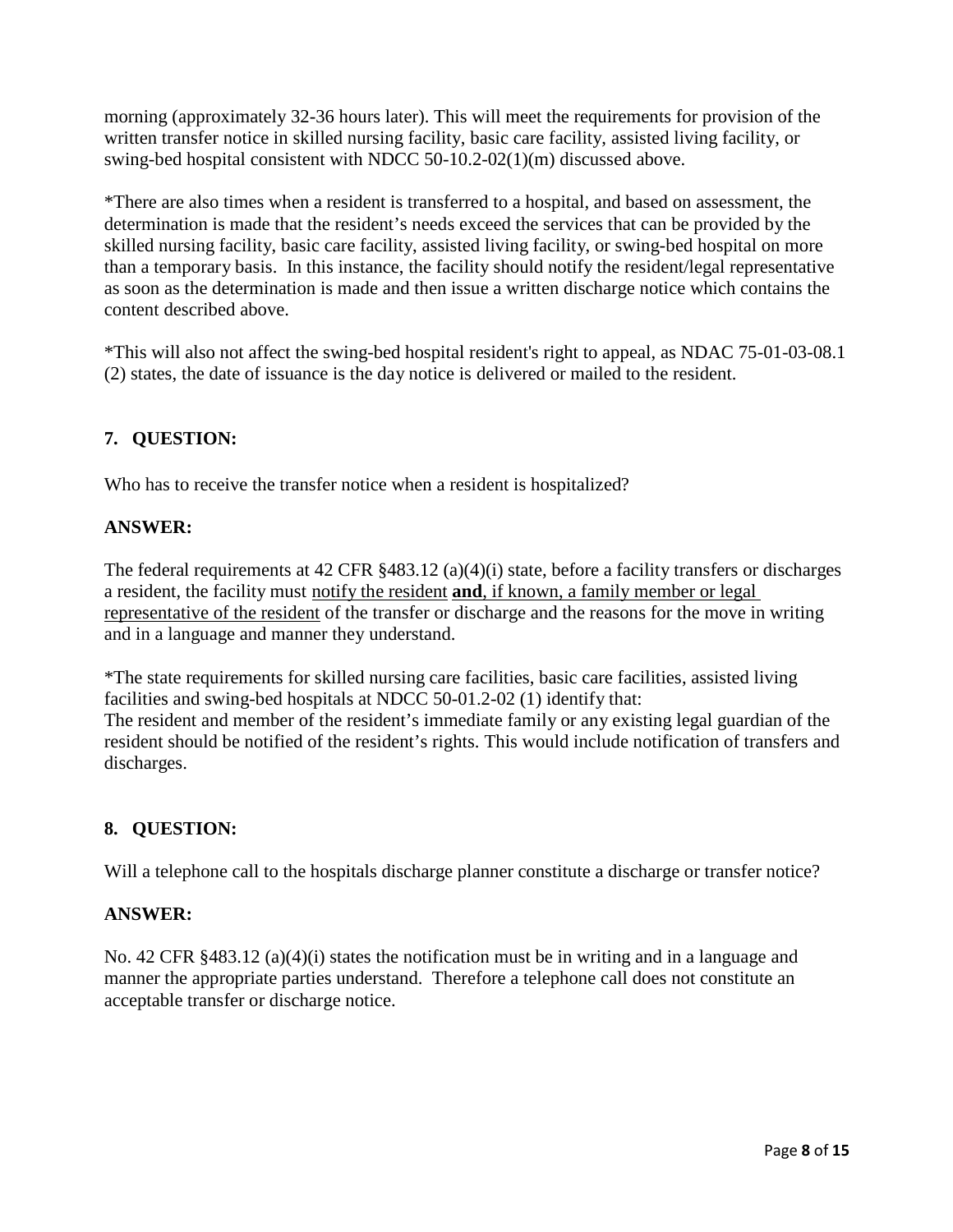If facility staff feel a resident is not capable of understanding the discharge or transfer notice, then does a notice need to be given to the resident?

#### **ANSWER:**

Yes a notice still must be given to the resident. 42 CFR  $§483.12$  (a)(4)(i) states the resident must receive a written notice and in a language and manner they understand. This requirement does not allow for facility staff to determine which residents have the cognitive or physical status to receive a transfer or discharge notice.

#### **10. QUESTION:**

Should facilities be developing one form or various forms to address transfer or discharge notices?

#### **ANSWER:**

42 CFR §483.12 (a)(4)(i) only states the written notice must in a language and manner the resident and family member or legal representative understands. Key issues to consider would be language barriers, visual handicaps, and physical limitations.

#### **11. QUESTION:**

Do all transfer or discharge notices need to include both the Ombudsman Program, and Protection and Advocacy with respect to obtaining assistance for an appeal? Or should the notice be relevant, so a resident with a developmental disability or a mental illness has a pertinent notice which includes the mailing address and telephone number for protection and advocacy?

#### **ANSWER:**

No. 42 CFR §483.12 (a)(6) states all notices **must** include: The name, address and telephone number of the State Long-Term Care Ombudsman:

State Long-Term Care Ombudsman Aging Services Division 1237 W. Divide Ave, Suite 6 Bismarck, ND 58501-1208 701.328.4617 or 1.855.462.5465 [dhsagingombud@nd.gov](mailto:dhsagingombud@nd.gov)

If a resident has an intellectual and developmental disability or related disabilities, or a mental disorder or related disabilities, the notice must also include the mailing address, and telephone number of the Office of Protection and Advocacy: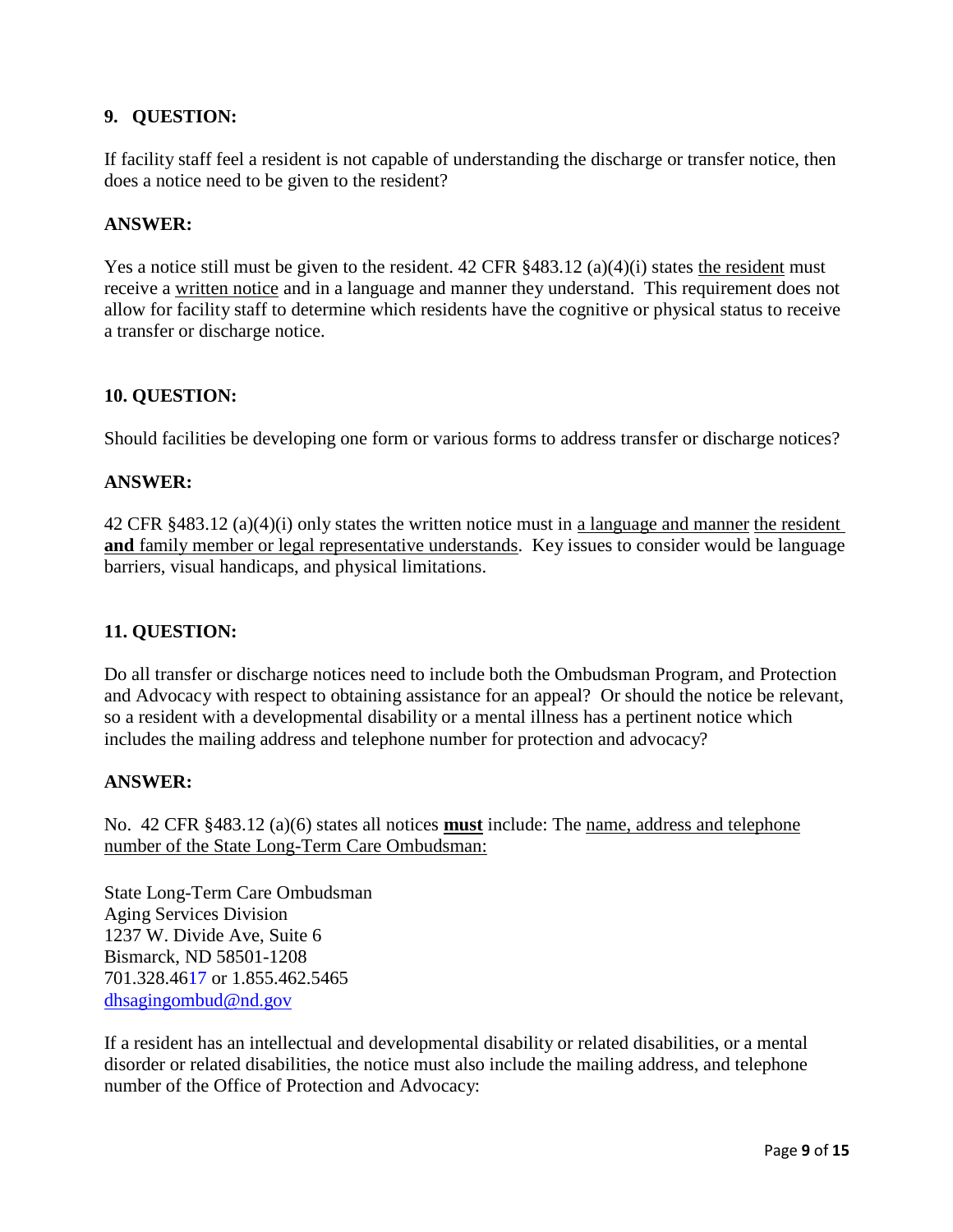Office of Protection and Advocacy 400 East Broadway, Suite 409 Bismarck, North Dakota 58501-4071 701.328.2950 or 1.800.472.2670 [panda\\_intake@nd.gov](mailto:panda_intake@nd.gov) (underscore between panda and intake)

# **12. QUESTION:**

Does anyone, including a resident's representative, a Durable Power of Attorney for Health Care, or a Guardian, have to sign the transfer/discharge form?

### **ANSWER:**

No. 42 CFR §483.12 (a)(4)(i) states, the resident **and**, if known, a family member or legal representative of the resident must be notified of a transfer or discharge and the reasons for the move in writing and in a language and manner they understand. This requirement **does not** define the type of legal representative that must be notified, or that a transfer or discharge notice form must be signed by a resident, a family member or a legal representative.

The facility **does** need to demonstrate that the requirements in 42 CFR §483.12 Admission, Transfer, and Discharge Rights are met, however the facility has various options available to demonstrate compliance with these regulations. The provision that a resident, a family member or a legal representative must sign the notices would be a facility policy to demonstrate that a transfer or discharge notice was given to the resident.

# **13. QUESTION:**

Can a facility transfer or discharge a resident due to a "significant change" in the resident's condition, or if a resident "refuses treatment?"

#### **ANSWER:**

The facility is prohibited from initiating a transfer or discharge unless at least one of the six criteria stated in 42 CFR §483.12 (a)(2) are met. The six criteria are:

- The transfer or discharge is necessary for the resident's welfare and the resident's needs cannot be met in the facility;
- The transfer or discharge is appropriate because the resident's health has improved sufficiently so the resident no longer needs the services provided by the facility;
- The safety of individuals in the facility is endangered;
- The health of individuals in the facility would otherwise be endangered;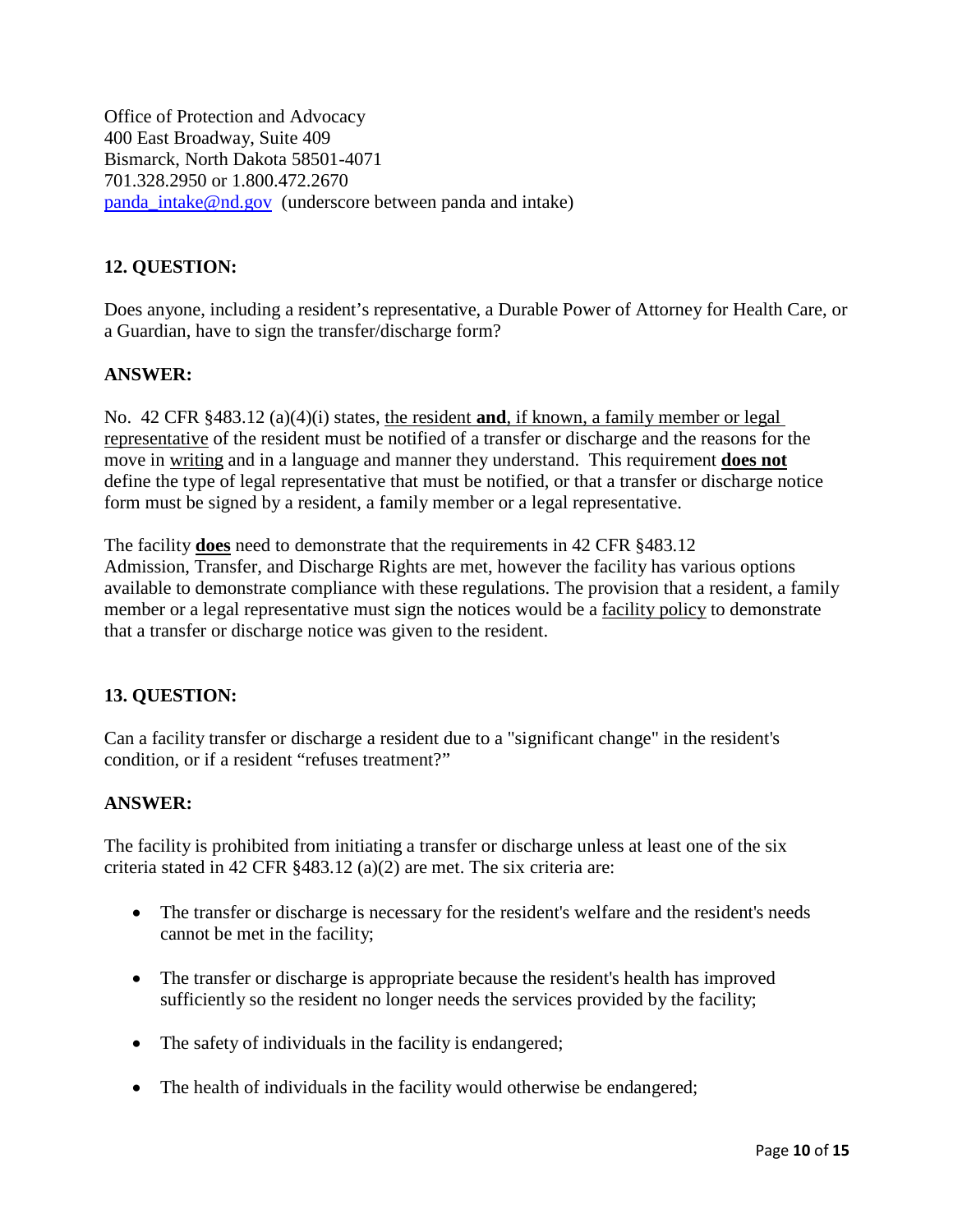- The resident has failed, after reasonable and appropriate notice, to pay for (or to have paid under Medicare or Medicaid) a stay at the facility. For a resident who becomes eligible for Medicaid after admission to a nursing facility, the nursing facility may charge a resident only allowable charges under Medicaid; or
- The facility ceases to operate.

Therefore, unless a "significant change" in the resident's condition or unless a resident who is "refusing treatment" meets at least one of the six criteria listed above, the facility may not transfer or discharge a resident.

Furthermore, the facility may not transfer or discharge the resident while the appeal is pending, pursuant to § 431.230 of this chapter, when a resident exercises his or her right to appeal a transfer or discharge notice from the facility pursuant to  $\S$  431.220(a)(3) of this chapter, unless the failure to discharge or transfer would endanger the health or safety of the resident or other individuals in the facility. The facility must document the danger that failure to transfer or discharge would pose.

# **14. QUESTION:**

Does a transfer notice have to be given to a resident who is being transferred to a psychiatric unit in a hospital because their welfare cannot be met in the swing bed unit? When should this notice be given?

# **ANSWER:**

- Yes. A facility is prohibited from initiating a transfer or discharge unless at least one of six criteria, 42 CFR §483.12 (a)(2) are met. One of these criteria is if the transfer or discharge is necessary for the resident's welfare and the resident's needs cannot be met in the facility. If the facility initiates a transfer or discharge based on this reason or any of the other criteria outlined at section 42 CFR §483.12 (a)(2) [F201], the facility must provide notice in accordance with the requirements at section 42 CFR §483.12 (a)(4); and
- The timing of the notice depends upon specific circumstances regarding the resident condition. In cases where the safety of individuals in the facility would be endangered, the health of individuals in the facility would be endangered, the resident's health improves sufficiently to allow a more immediate transfer or discharge, an immediate transfer or discharge is required by the resident's urgent medical needs, or a resident has not resided in the facility for 30 days; 42 CFR §483.12 (a)(5)(ii) states the notice may be made as soon as practicable before transfer or discharge.

# **15. QUESTION:**

Does a transfer or discharge notice have to be given if it is the resident's choice to be discharged to their home, a board and care facility, another nursing facility, etc.?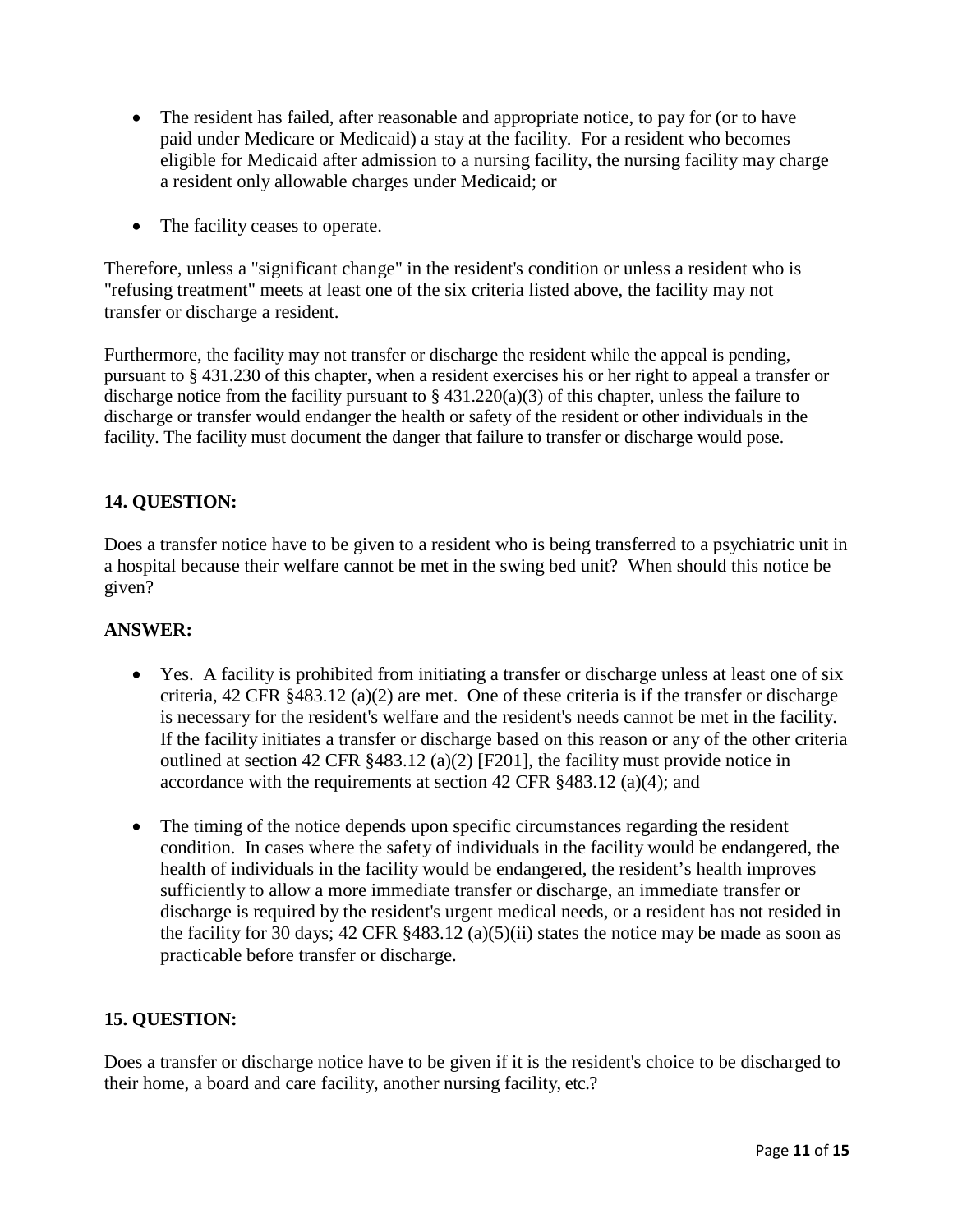# **ANSWER:**

42 CFR §483.12 (a) applies when the facility **initiates** the transfer or discharge. The purposes of the requirements are to ensure that residents remain in the facility in the absence of any of the six criteria in 42 CFR §483.12 (a)(2) [F201] and to inform residents of their rights to question the decision of a facility relating to their transfer. If a resident or a resident's representative **initiates** a transfer or discharge voluntarily, then these requirements do not apply.

### **16. QUESTION:**

Clarify the difference between a resident's choice to be transferred or discharged, and a facility's choice to transfer or discharge a resident.

### **ANSWER:**

A resident's choice to be transferred or discharged is when a resident or a resident's representative initiates the transfer or discharge voluntarily. Transfer and discharge requirements in 42 CFR §483.12 (a) do not apply in this circumstance. If there is documentation in the resident clinical record that the resident or resident's representative initiated the transfer or discharge and is in total agreement with the transfer or discharge, then this is sufficient.

A facility's choice to transfer or discharge a resident is when the facility initiates the transfer or discharge. The facility is prohibited from initiating a transfer or discharge unless at least one of six criteria stated in 42 CFR §483.12 (a)(2) are met. If the facility initiates a transfer or discharge based on at least one of the six criteria, the facility must provide notice in accordance with the requirements in 42 CFR §483.12 (a)(4).

Initiated voluntarily (by a resident or a resident's representative) means the facility has not influenced the decision to transfer or discharge in any way.

# **17. QUESTION:**

When does a facility not need to provide a notice of transfer or discharge?

#### **ANSWER:**

\*N.D. Administrative Code 75-01-03-08.1 (4)(a) states a facility need not provide a notice if:

- The resident provides a clear written statement, signed by the resident, that the resident does not object to a proposed transfer or discharge; or
- The resident gives information that requires a transfer or discharge, and indicates that the resident understands that a transfer or discharge will result.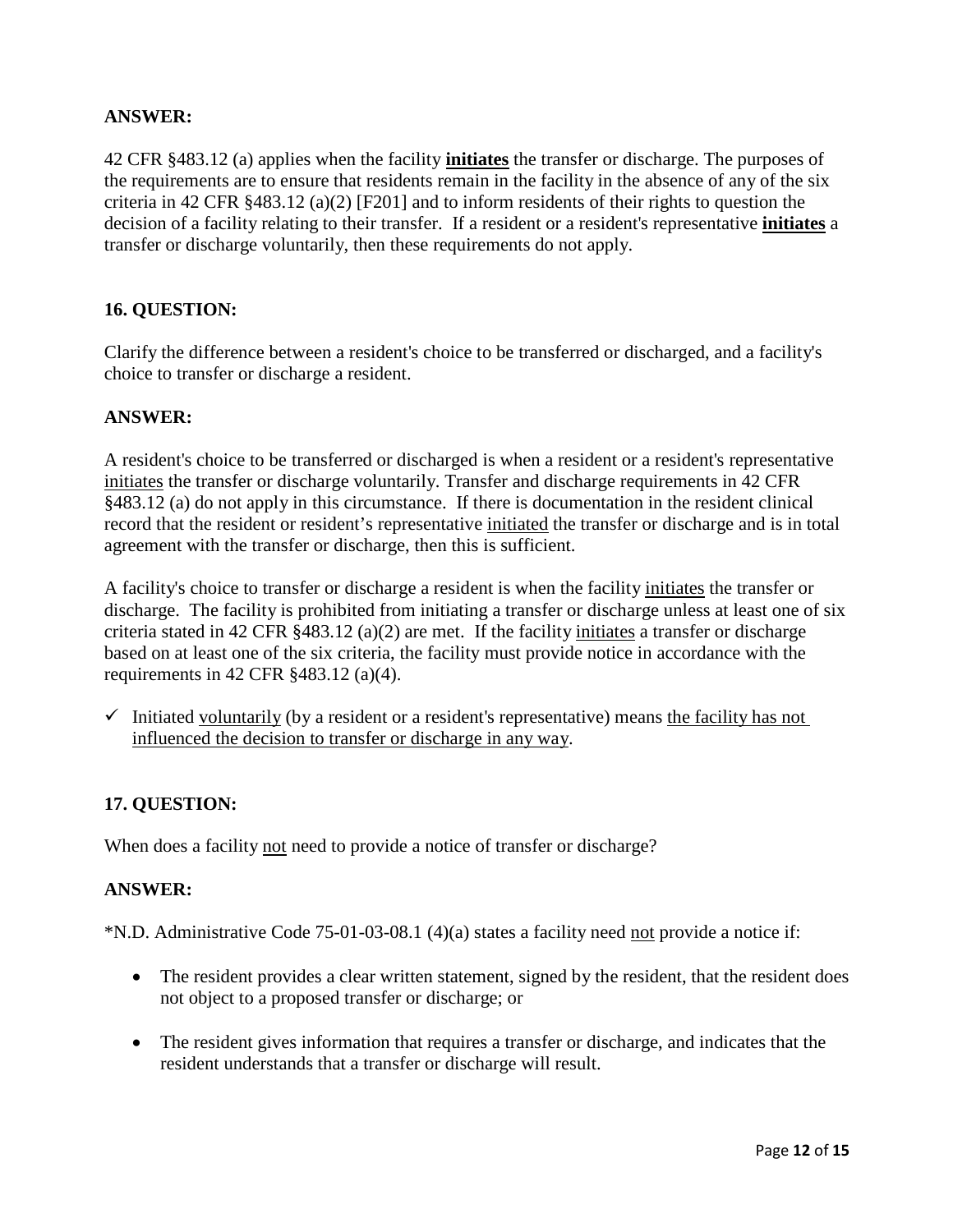What is the fair hearing process for involuntary transfer or discharge?

### **ANSWER:**

42 CFR §483.12 (a)(6)(iv) states the written notice must include a statement that the resident has the right to appeal the action. The Department of Human Services is implementing the federal requirement that the Medicaid agency provide a "fair hearing" for involuntary transfer or discharge appeals.

\*ND Administrative Code 75-01-03-01(10) defines a "fair hearing" as an appeal hearing, established pursuant to federal regulation or law, that specifically requires the Department of Human Services to provide a dissatisfied claimant an opportunity for a hearing that meets the requirements for due process of law, namely notice and an opportunity to be heard.

One provision in the written notice is informing the resident where to appeal. All written requests for appeals must be sent to:

Appeals Supervisor Department of Human Services 600 East Boulevard Avenue, Dept. 325 Bismarck, North Dakota 58505 [dhslau@nd.gov](mailto:dhslau@nd.gov) 701.328.2311

# **19. QUESTION:**

When a resident goes on therapeutic leave, does a discharge or transfer notice need to be given?

#### **ANSWER:**

A transfer or discharge notice does **not** need to be given when a resident goes on therapeutic leave.

#### **20. QUESTION:**

How many days does a resident and family member or legal representative have to appeal a transfer or discharge?

#### **ANSWER:**

There are two provisions in North Dakota Administrative Code 75-01-03-08.1 (2) that address this question:

• A resident has thirty days after the date of issuance of a transfer or discharge notice to appeal.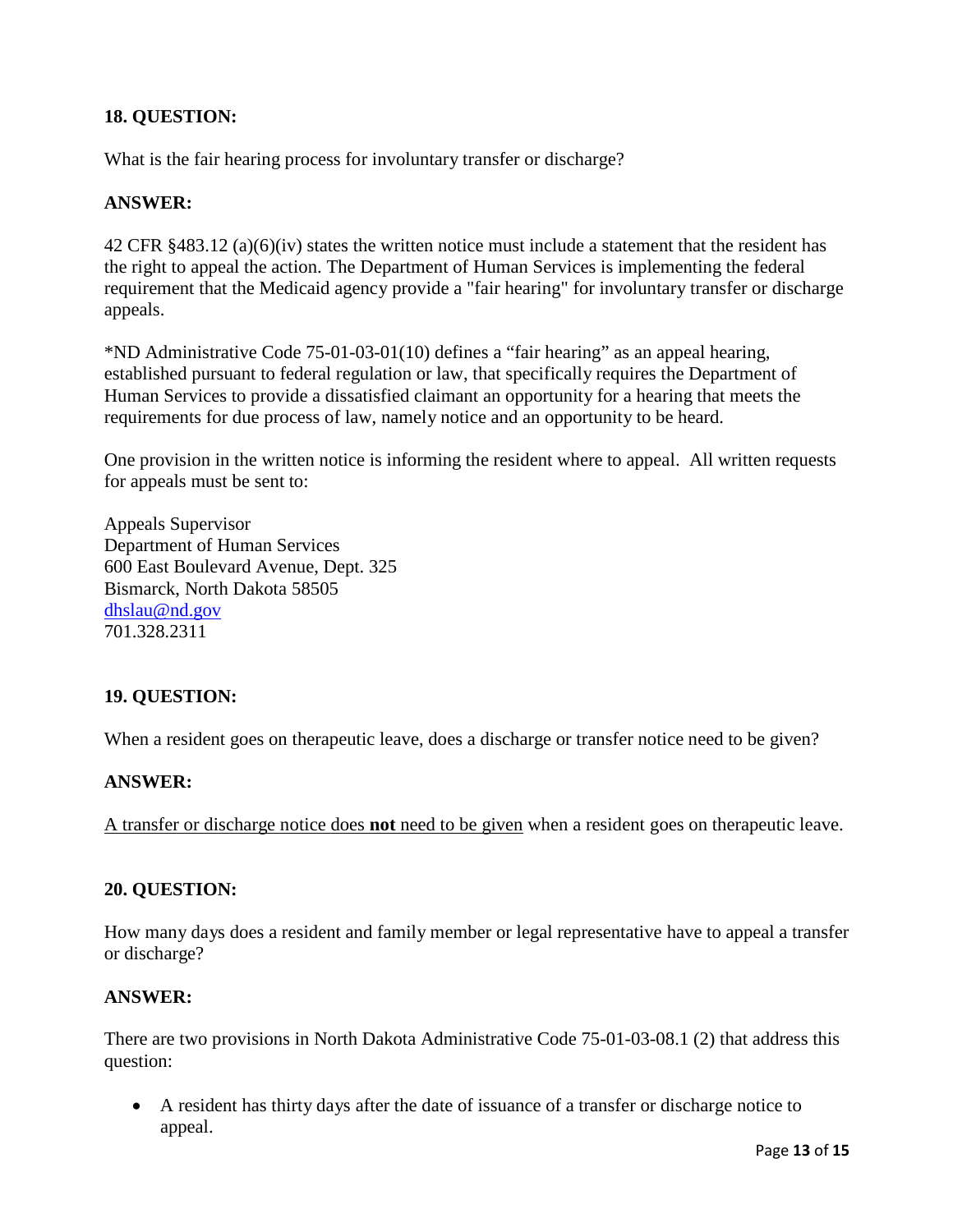• The first day of that thirty day period is the day after the date of issuance. The date of issuance is the day notice is delivered or mailed to the resident.

### **21. QUESTION:**

Is a written bed-hold policy given in a swing bed unit?

#### **ANSWER:**

The requirements for bed-hold do not apply for a Medicare only hospital based distinct part nursing facility or a swing bed unit.

#### **22. QUESTION:**

Can a resident waive his/her right to an involuntary 30 day transfer or discharge notice?

#### **ANSWER:**

No. A resident cannot waive <u>any</u> of his/her rights under the regulations.

#### **23. QUESTION:**

Does a notice of transfer need to be provided to a resident and a resident's representative, when a resident is going to receive outpatient services?

#### **ANSWER:**

A notice of transfer for hospitalization does not need to be provided when a resident is going to receive outpatient services if the resident is not staying overnight in the hospital.

 $\checkmark$  A notice of transfer does not need to be given for a 23 hour hold.

#### **24. QUESTION:**

If the swing bed unit (with fewer than 100 hospital beds) has a written policy, explained to the resident on admission and agreed to by the resident, that they will move the resident to a local nursing facility upon being notified of an opening, must the facility provide a 30-day notice to the resident? This question was posed to the Centers for Medicare and Medicaid Services (CMS) regional office in Denver and the following answer was provided.